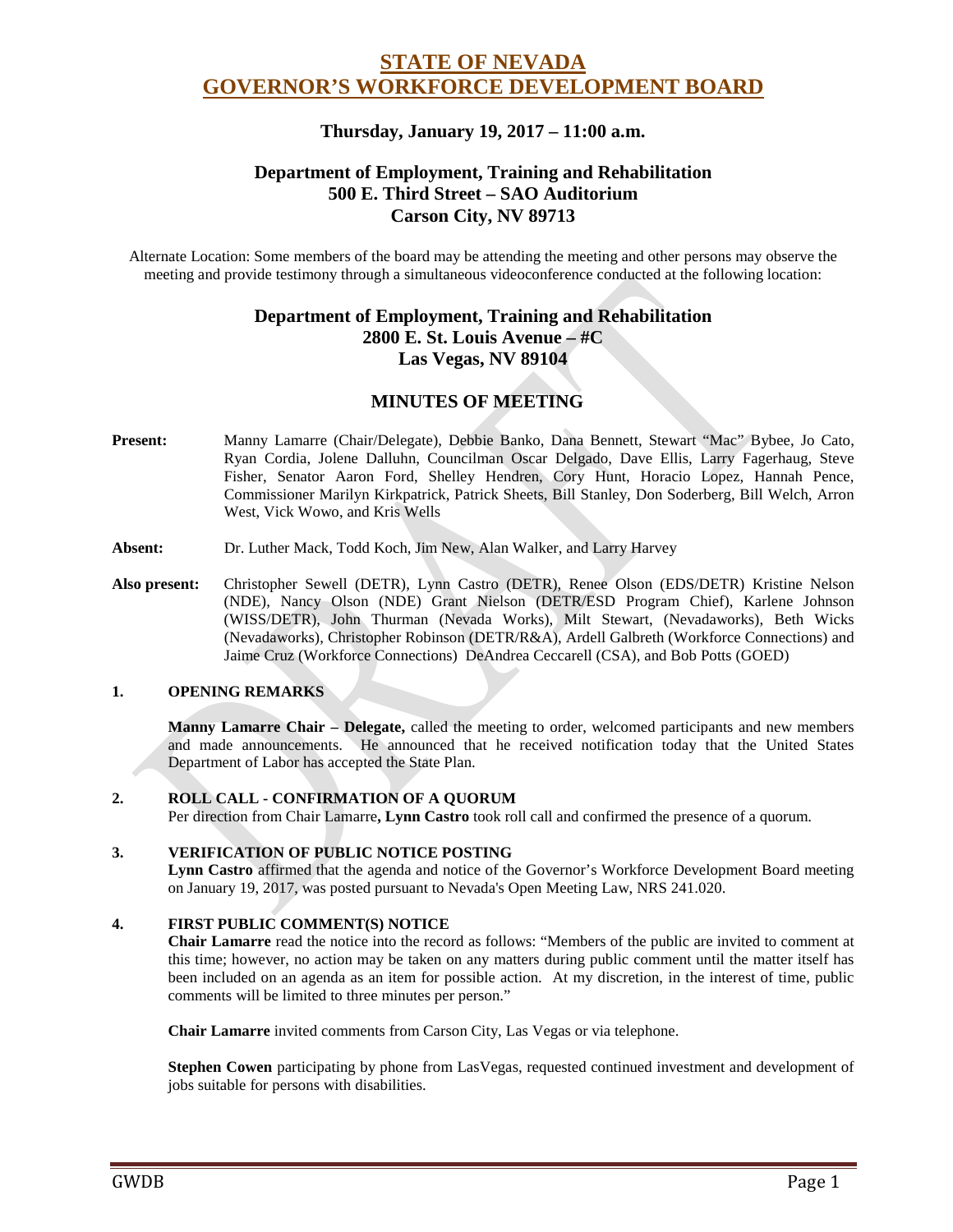**Commissioner Marilyn Kirkpatrick** commented that this Board has been working on the re-entry side of the workforce. The Latin Chamber is working with DETR and the Equal Rights Commission to host an open job fair tomorrow morning from 9 a.m. to 11 a.m. At 10 a.m. there will be a panel discussion on re-entry and benefits for employers. It is hoped that this will be a series of events held in collaboration with state, local and business sectors. The event will also host approximately 30 high school and college students, who will be encouraged to participate in the discussion.

**Bill Stanley** stated that Southern Nevada Building Trades is working with the Nevada Department of Corrections and High Desert Institute. They are in the process of instituting the Apprenticeship Readiness Program, including welding, operating engineers and others. They are working with College of Southern Nevada for implementation of the program.

### **5. \*APPROVAL OF MINUTES**

**Mr. Lamarre** called for a motion to approve the October 20, 2016 draft minutes of the Board.

**It was moved by Horacio Lopez and seconded by Marilyn Kirkpatrick to approve the October 20, 2016 draft minutes as submitted. Senator Ford and Ryan Cordia abstained from the vote. Motion carried.** 

#### **6. \*FOR POSSIBLE ACTION – STATE COMPLIANCE POLICIES (SCP) – RATIFICATION OF THE FOLLOWING SIX (6) STATE COMPLIANCE POLICIES:**

**Grant Nielson, ESD Program Chief** provided an overview of state compliance policies approved by the GWDB Executive Committee at its 11/14/16 meeting.

### **a. SCP – 1.2**

**Mr. Nielson** stated that Policy 1.2 communicates the policy for determining local plan requirements. It provides guidance to local areas on how and when to create the local plans in coordination with the State Plan. The only State imposed requirements were mechanics and timings of submission. The rest of the policy comes directly from federal guidance.

## **b. SCP – 1.7**

**Mr. Nielson** stated that Policy 1.7 provides guidelines on how to determine the priority of service for different groups under the WIOA adult program. It provides guidance to local areas and providers on how to determine eligibility for those who have priority of service.

**Patrick Sheets** asked for clarification on whether there was input from the State in SCP 1.7 that made it more restrictive than the WIOA wording. Mr. Nielson stated there SCP 1.7 consists of only federal language; no state guidance is included.

## **c. SCP 1.15**

**Mr. Nielson** stated that Policy 1.15 provides policies and guidance to local areas relating to providing training services to adults and dislocated workers. The only State imposed requirements on top of the federal ones is regarding the documentation in the MIS and how it is performed.

On page 5 of 7 under supportive service prohibitions, there is direction to lower areas regarding the payment of any type of legal fees for participants. There is a prohibition to paying for real or personal property that bears title. Because federal statute sets limits for travel, foreign training has been added to the prohibition.

## **d. SCP 1.21**

**Mr. Nielson** stated that the only state imposed requirements for Policy 1.21 are the requirements that local areas and providers have for documenting certain activities. An explanatory note and cross references were added at the request of local boards.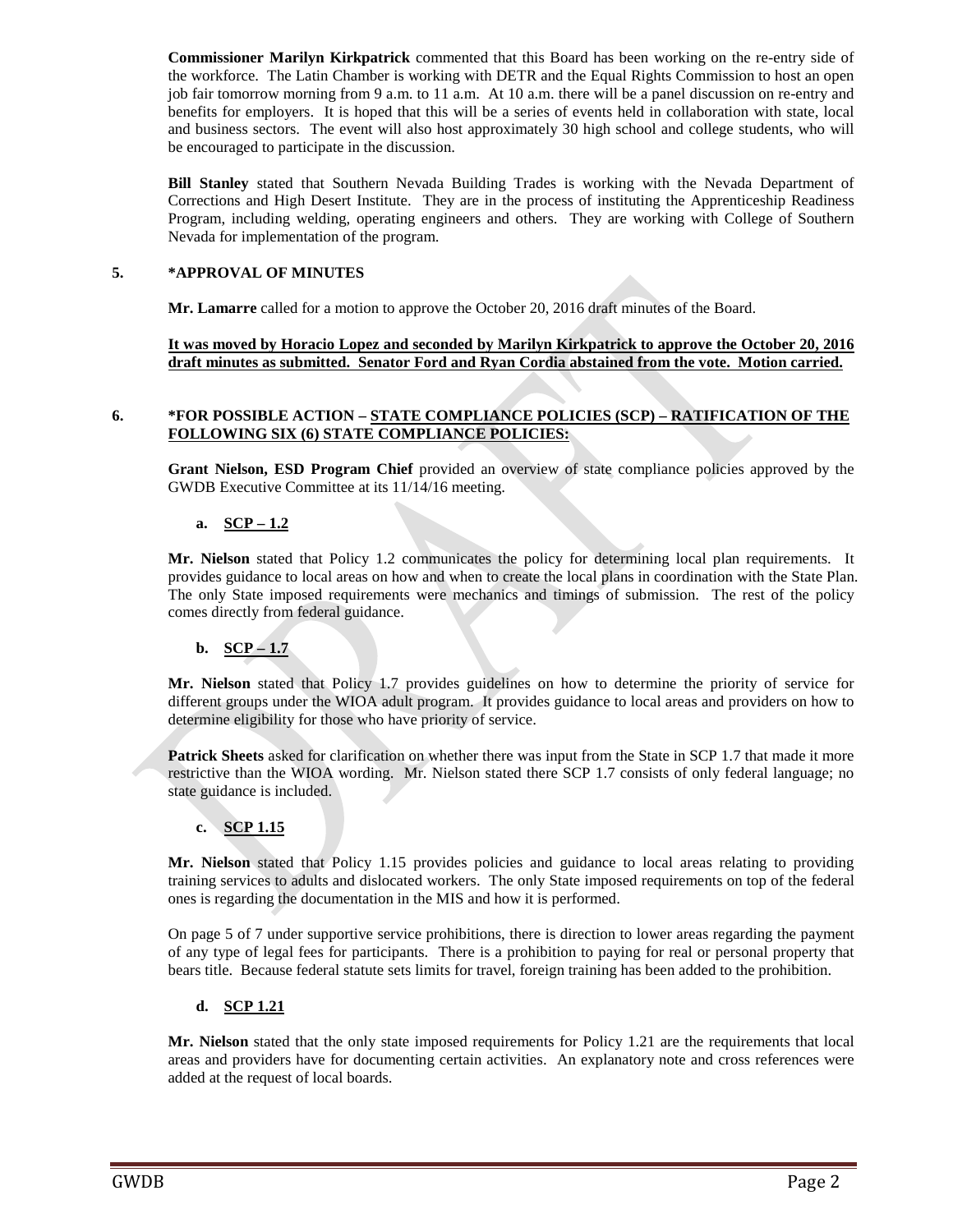### **e. SCP 2.5**

**Mr. Nielson** stated that Policy 2.5 is the Youth Program counterpart to the policy regarding supportive services, needs related payments and incentive payments. It follows a similar path as under the supportive services section for adult and dislocated workers, and includes the same State imposed requirements and prohibitions as the adult version.

### **f. SCP 2.6**

**Mr. Nielson** stated that Policy 2.6 is again, the youth counterpart to work experience, work-based training services, internship, pre-apprenticeship, registered apprenticeship and on the job training activities. It primarily mirrors the changes made to the federal adult dislocated worker policies.

**Don Soderberg** stated that on October 18, 2016 Milt Stewart of NevadaWorks submitted a public comment regarding Policies 1.21 and 2.6 and asked for an explanation. **Mr. Nielson** replied that the comment sought clarification on the eligible training provider list to be utilized. Language to clarify this issue was included in Policies 2.6 and 1.21. Under Policy 2.6 on page 311, under registered apprenticeships, it states," Registered apprenticeships automatically qualify to be on the State's eligible training provider list." The same clarification was added for Policy 1.21.

**It was moved by Mr. Soderberg and seconded by Ms. Cato to ratify as submitted SCP 1.2., 1.7, 1.15, 1.21, 2.5, and 2.6. Motion carried.** 

#### **7. FOR INFORMATIONAL/DISCUSSION – DETR's Director Updates:** Construction workforce briefing was tabled.

**Mr. Soderberg** explained that the presenters require more time to prepare a presentation inclusive of all the activity currently taking place.

### **8. INFORMATIONAL/DISCUSSION - OWINN Updates:** Industry Sector Councils briefing

**Mr. Lamarre** stated that this agenda item refers to a recently published report. The Industry Sector Councils consist of eight in-demand and backbone industries of the State. In March, Governor Sandoval reauthorized the Industry Sector Councils, which include employers, labor and education representatives. The Industry Sector Councils fall under the GWDB. OWINN supports the function and leadership within the Industry Sector Councils and manages the Workforce Development Board. The purpose of the Industry Sector Councils is to provide insight around in-demand occupation skills, education and training needs. Leveraging labor market data, employer input and engaging educational stakeholders and labor is strategy being utilized to create a skilled, diverse and aligned workforce in the State. The approach aims for more collaboration and combining of processes.

OWINN has partnered with the Governor's Office of Economic Development. Mr. Lamarre works closely with Bob Potts (GOED) on the data side of this process. He works with DETR to piece the data together. From July to December, there were two rounds of Sector Council meetings. The data is presented to Sector Council members, which is vetted via labor market data and on-the-ground experience. Stakeholders convene together. In December, they voted on top in-demand occupations for the State of Nevada. There may be occupations that fall outside of these sectors relevant to institutions or training organizations. To be successful in diversifying the economy and providing Nevadans with appropriate training, they must be more strategic and intentional in leveraging labor market data.

It would be wise to ensure that as training is provided, individuals are receiving on-the-job training married with the educational component. National and regional data is conclusive in that emerging jobs will require some form of education beyond high school, but not necessarily a four-year education. These are termed middle-skill jobs.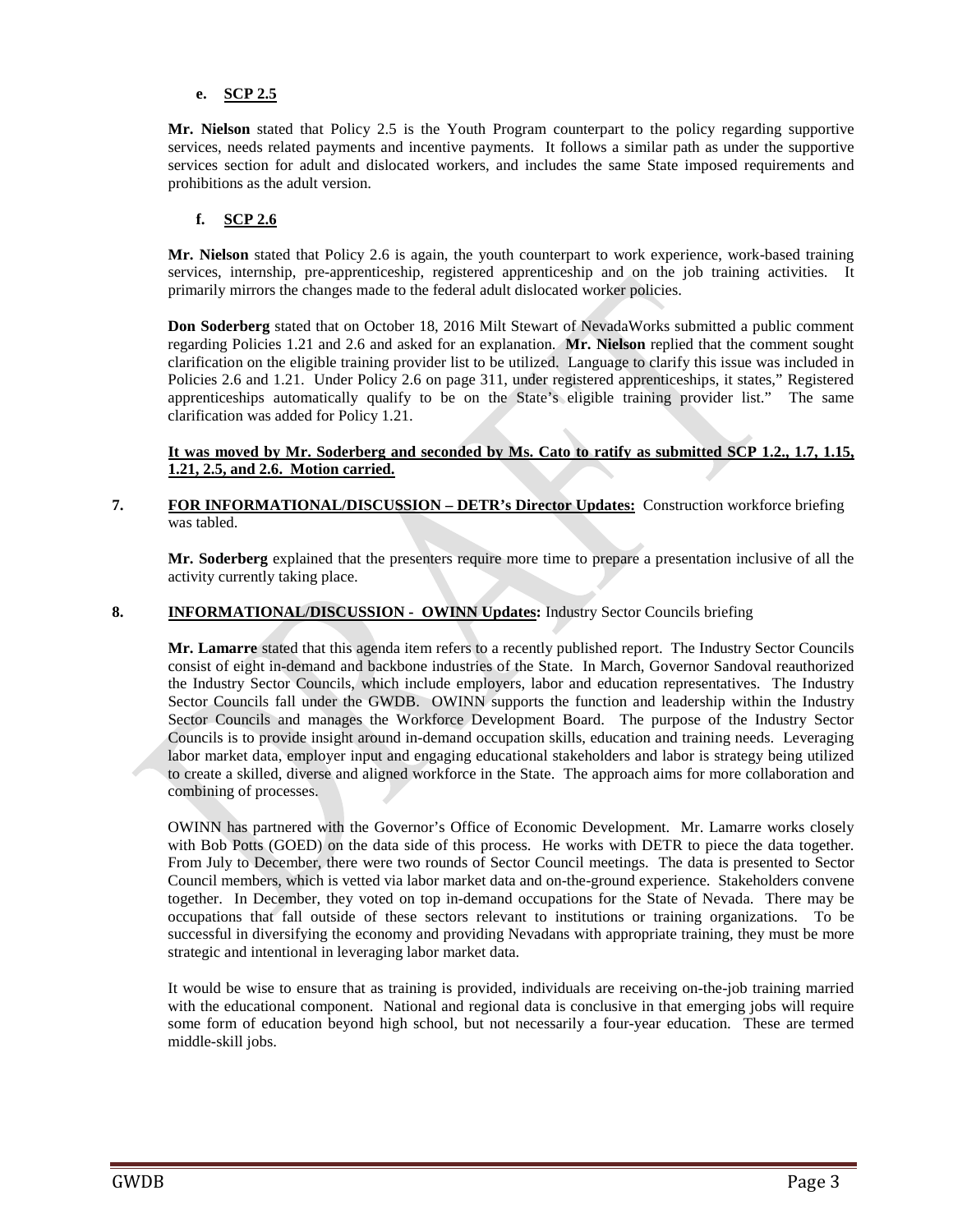**Ms. Kirkpatrick** asked for a refresher on what the Sector Councils are, for the benefit of the new members present. **Mr. Lamarre** identified the eight sectors:

- Aerospace & Defense
- **Construction**
- Information Technology
- Health Care & Medical Services
- Manufacturing and Logistics
- Mining & Materials
- Natural Resources
- Tourism, Gaming & Entertainment

**Ms. Kirkpatrick** asked how certifications will be measured. **Mr. Lamarre** stated that part of leveraging market data includes identification of aligned credentials to high demand occupations. Regional and national data is consistent. Approximately 50 percent of jobs being created are middle-skill jobs, 25 percent low skill and 20-25 percent high skill. He noted that a five-week survey was recently conducted on this issue. The goal was to discover what young adults view as barriers to employment. One key finding included the fact that young adults see the most significant barrier to employment as a four-year education. However, most jobs currently being created are middle-skill jobs, requiring more than high school but less than a four-year education. This shows a significant disconnect between what students believe they need to be successful and current labor market conditions.

**Senator Aaron Ford** commented that only a small percentage of occupations require education beyond a Master's Degree. There should be outreach efforts to publicize the fact that middle-skill jobs are in high demand. **Mr. Lamarre** confirmed that stakeholder outreach is planned. **Senator Ford** suggested that this include direct communication to Nevada citizens relative to employment growth opportunities.

**Ms. Kirkpatrick** noted that agriculture falls under a couple different sector councils. **Mr. Lamarre** stated that agriculture will be reflected in Natural Resources to some extent.

**Mr. Soderberg** congratulated **Mr. Lamarre** on the depth of the report as well as its wide distribution.

**Senator Ford** inquired as to who is responsible in State government to help individuals with entrepreneurial endeavors. **Mr. Soderberg** stated that he was uncertain whether this is within the purview of this Board. The Department of Business and Industry offers programs in this area. There has been much effort recently toward the WIOA requirements, however, once this is accomplished, "the sky is the limit," in terms of directing workforce in the State. Ms. Kirkpatrick stated that there was a discussion early on through the Executive Board. The Clark County School Board has talked about career and tech schools specific to entrepreneurial work. In addition, some individuals going through the reentry process are starting their own businesses. **Horacio Lopez** cited an agency called the Procurement Outreach Office, which provides supportive services in relation to creating and expanding business enterprise. **Another speaker** added that there is an entrepreneurial unit within CTAC.

**Mr. Sheets** stated that it would be helpful to see a matrix illustrating where WIOA dollars are currently being spent, who is in charge of these funds and what the process is. **Mr. Lamarre** said that OWINN has formerly expressed an intent to do this. There will also be work with K-12 and higher education to create a vetted list of industry recognized credentials.

**Shelley Hendren** asked about flow of information. **Mr. Lamarre** explained that prior to the report, there is a series of public meetings via online, social media and Sector specific meetings. The information is vetted and then released. Board Members are welcome to provide suggestions on other ways to disseminate information.

**Mr. Sheets** stressed the importance of knowing what type of training the one-stops are providing, what it costs and how it relates to high demand occupations. In addition, it is important not to create infrastructure that parallels what already exists.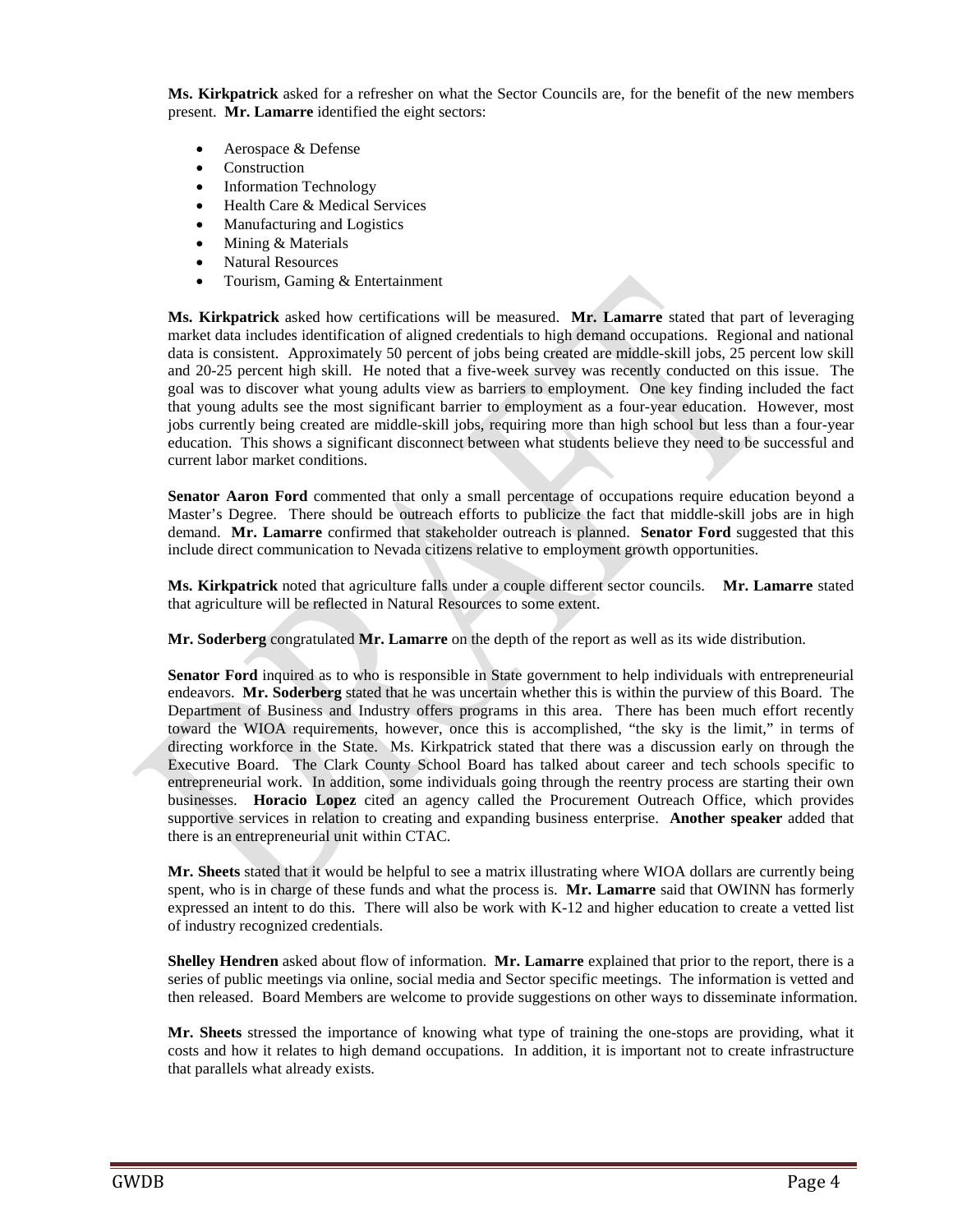#### **9. INFORMATIONAL/DISCUSSION - DETR's Workforce Investment Support Services Updates:**

Entrepreneurship, Work Experience (WEX), On-the-Job-Training (OJT) and apprenticeship briefing.

**Mr. Nielson** introduced Karlene Johnson, WIOA Program Coordinator. **Ms. Johnson** stated that the September 9 Executive Committee meeting included significant discussion on the approved policies and programming aspects that were not clear. The work-based training initiative was emphasized in the 2014 WIOA. Work-based training includes apprenticeship programs, on-the-job training, work experience and transitional jobs. The apprenticeship program is specified by industry. It must include the following: Involve skills that are customarily learned in a practical way, structured systematically, on-the-job supervised learning, be clearly identified and commonly recognized in the industry, involve progressive achievements of different levels of skills and knowledge in accordance with an industry standards. There must be at least 2,000 hours of on-the-job training obtained. Also requires related instruction for supplementation.

Apprenticeship programs in Nevada are supervised by the State Apprenticeship Council. Members are appointed by the State Labor Commission. This includes three representatives from the employer's side, the employee's side and one member of the public. More than 80 programs are registered with the Labor Commission, sponsored by business, labor joint apprenticeships and governmental agencies. All registered apprenticeship programs through WIOA are not automatically put onto the Eligible Training Provider List (ETPL). The ETPL is established by each one of the boards in reviewing the applications and ensuring they have industry recognized credentials and have been post-secondary accredited.

OJT is a piece of the apprenticeship program, but can also be a standalone WIOA program. Training is provided by an employer for an employee. Training provides knowledge and skills essentially for the full and adequate performance of the job through a program that normally provides reimbursement up to 50 percent of the individual's salary. It is limited in duration. Limits are set by the Board and the case manager working with the individual. Through June  $30<sup>th</sup>$ , 2016, 288 OJTs were funded through the WIOA Program.

Customized Training is designed to meet a special requirement of an employer or a group of employers. For example, a group of manufacturers may get together and commit to employing individuals upon their successful completion of a particular training. The manufacturing companies will pay a portion of the specialized training. Customized training is eligible under WIOA and is for individuals within the company or coming into the company who are not earning a self-sufficient wage. The training is related to new technology or new production and must represent an upgrade in training and skills for the individual.

Incumbent Worker training applies to people already employed with an employer within the State of Nevada for at least six months. There is a component within the company that is lacking and further employee training will increase their competitiveness to remain in business or increase their profits. The company will apply to the local Boards, who will determine whether or not funding will be offered. In these cases, employees may be saved from a possible layoff situation.

Work Experience (WEX) is typically for the youth population, but can be utilized for adults. It must be a planned, structured learning experience that takes place for a limited period of time. It may be a paid or unpaid internship for private, for-profit, nonprofit and public sectors. Local Boards use work experience for claims of limited or non-exposure to the labor market.

Transitional Jobs is a new program in WIOA. It is similar to Work Experience, however the program is designed for individuals with more barriers, including chronic unemployment and inconsistent work history. It is a requirement that up to ten percent of the combined allocations of adult and dislocated worker monies can be used in the local area for this.

WIOA requires that entrepreneurial training be made available both to the adult and youth populations. Training involves skills on how to start and operate a business, financing, budgeting, marketing and any other required functions. There would be referral to other agencies that operate this type of business, such as the Small Business Administration. Each local board has a representative.

**Senator Ford** inquired asked whether WIOA funds are allocated toward the categories discussed. **Ms. Johnson** stated that a specified amount of WIOA dollars must be used for Sector Councils.